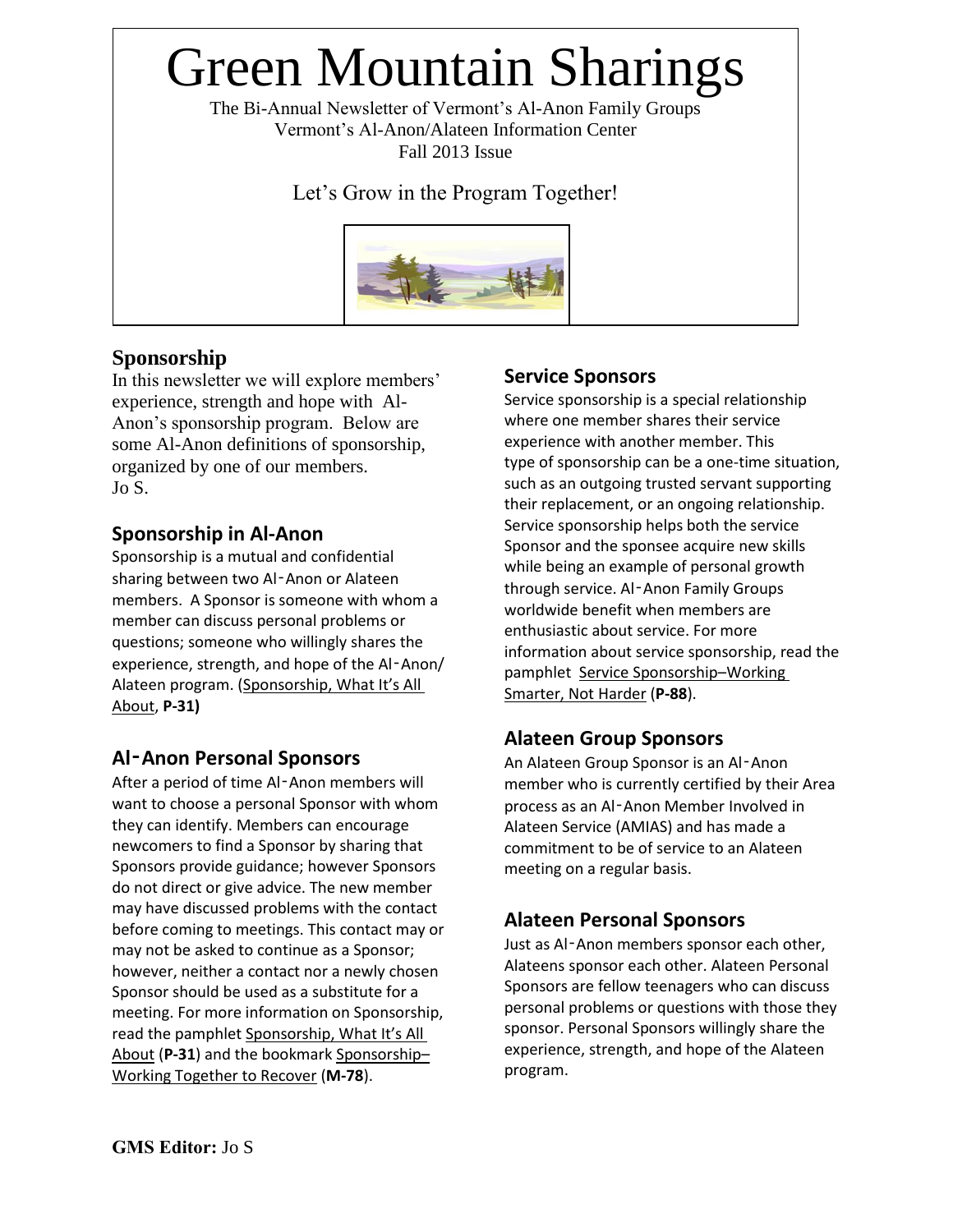## **Finding the Strength to Find a Sponsor**

I have been in the Al-Anon fellowship for about 3 years. My participation in the program has led me to a level of awareness and hope that astounds me. My own personal challenge with asking someone to be my sponsor has been frustrating and fascinating to me. It represents a bigger obstacle. Historically, my survival has been directly linked to trusting only myself and solving problems in isolation. Recently, my travels onto and along the path of Al-Anon have given me some hope that I can maybe strive for more than survival.

I am starting to suspect that with the right tools, I can live with genuine connections to other people and might be able to find a balance that still includes caring for other people but introduces the practice of caring for myself and possibly even trusting another serenity seeker to lend a hand to me. I am now seeking a balance that allows me some humility in order to see that I am no better or worse than anyone else and that the answer does not lie solely in me. I am more hopeful now that inviting someone other than me to glimpse at my truth, my flaws, and my challenges; does not guarantee immediate pain. For now, I am open to the idea that asking for help does not equal weakness. Asking for help might allow me to fully live in humanity instead of next to it.

Though I have not yet asked anyone to be my sponsor, I am warming up to the idea of it. Day by day, I am building strength to allow myself to let go a little - to reach out my hand without wincing. Thank goodness for the presence/presents of Al-Anon in my life. Anonymous





*District 1 does outreach. Staffing the table at a Wellness Event in Brattleboro.* 

## **And The Third Leg for Balance**

I am speaking of the three legged stool so well known by old Vermonters. Al-Anon has its own three legged stool. The first leg - meetings & literature; second prayer & meditation and the third, so necessary for balance, is a Sponsor.

I am preparing for a small dinner party. Before Al-Anon and my three legged stool I would be a total wreck worrying about whether or not it would be perfect. Of course it won't be perfect (I'm not God or even Martha Stewart for that matter) and for the first time in my life that is more than ok. My Sponsor has helped me through the first three very important steps. Thought we would never get any further and I have to admit I do sometimes, less and less, fall back to Step One. My Sponsor is the most honest person in my life. My Sponsor was not my first choice but as I have learned God has a wonderful sense of humor.

For six months I had been hearing, "If you don't have a Sponsor get one and if you do have a Sponsor use them." Attended my first Vermont Conference in 2012, about six months into my program, I heard a beautiful older woman speak about her experience, strength and hope. I took a deep breath and approached her after her sharing.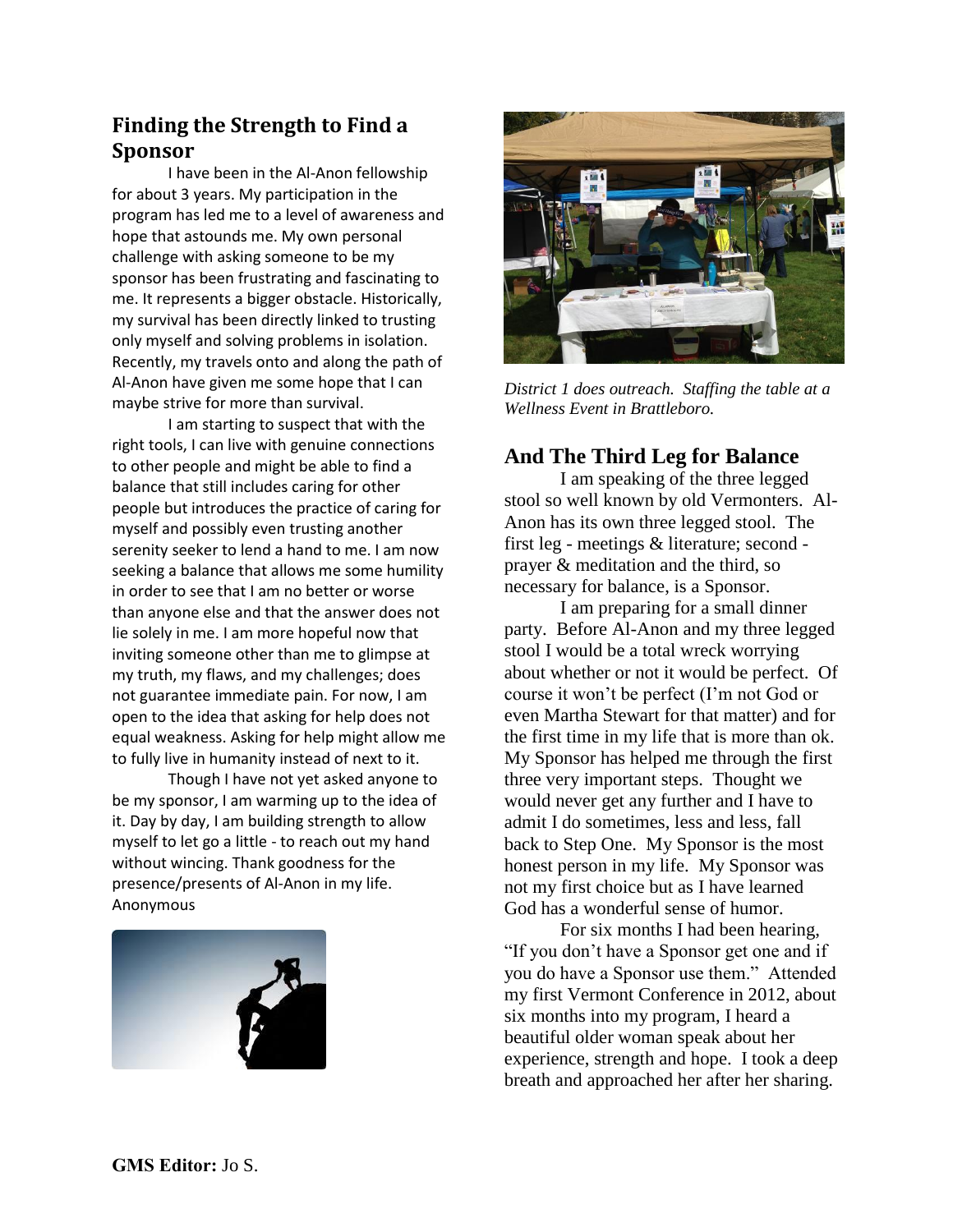"Would you be my Sponsor?" She responded so kindly that she had sponsored a number of people and was taking a break. Because she was so gentle and lovely her response only wounded me a bit.

Courage takes me a while to accumulate and decided not to go off on my own but to ask an old timer at my home meeting if a recommendation could be made. I was given a name. She seemed perfect. Again I took a deep breath and approached her after a meeting.

"Would you be my Sponsor?" She went ashen and struggled to say she had never sponsored anyone and just couldn't, no she really just couldn't.

I continued to go to meetings and by now eight months had passed. I continued to hear, "If you don't have a Sponsor get one (not having a lot of success in that) and if you have one use them." I tried working the steps alone, I was learning a lot, I was praying but I began to feel I really was missing something.

So, on a whim, I went up to that oldtimer and said, "I asked the person you recommended and she can't do it. Would you be my sponsor?"

"It would be an honor." That is what my Sponsor said. Of course, I didn't believe it would be an honor at all but I would come to understand in working with me on my program my Sponsor was working another Twelfth Step.

My sponsor is not a therapist (I've had those, not that hard to find as their hours are billable). My sponsor is a trusted friend, a guide. My Sponsor has told me I was spiritually bankrupt, arrogant willful, and smug – I couldn't believe someone would speak to me this way. But, I picked this Sponsor (or maybe God picked this person for me), and my Sponsor could easily recognize these traits in me because my Sponsor has them as well. I would show up, listen and try to make sense of what I

was being told. I was to learn that defects of character don't all need to be eliminated; only the ones God chooses to relieve me of. I am learning to become aware, accept and act (another three legged stool).

My Sponsor has been a blessing in my life and in the life of my loved one struggling with the disease of alcoholism. Yes, understanding more about the disease has come about because of my Sponsor's willingness to share.

I don't always like my Sponsor but I have come to love my Sponsor in a very special way; the way my Sponsor already loves me. Thanks for letting me share..... . .Jackie A.



#### **Ask CAL**

On the drive home from a District Meeting, another member suggested an "Ask CAL" section for the newsletter. Members could submit questions and then the newsletter editor or others could research **C**onference **A**pproved **L**iterature (CAL) to find responses. Finding the responses was so much fun and so educational for me, that I leapt on the idea. Here's our first Ask CAL.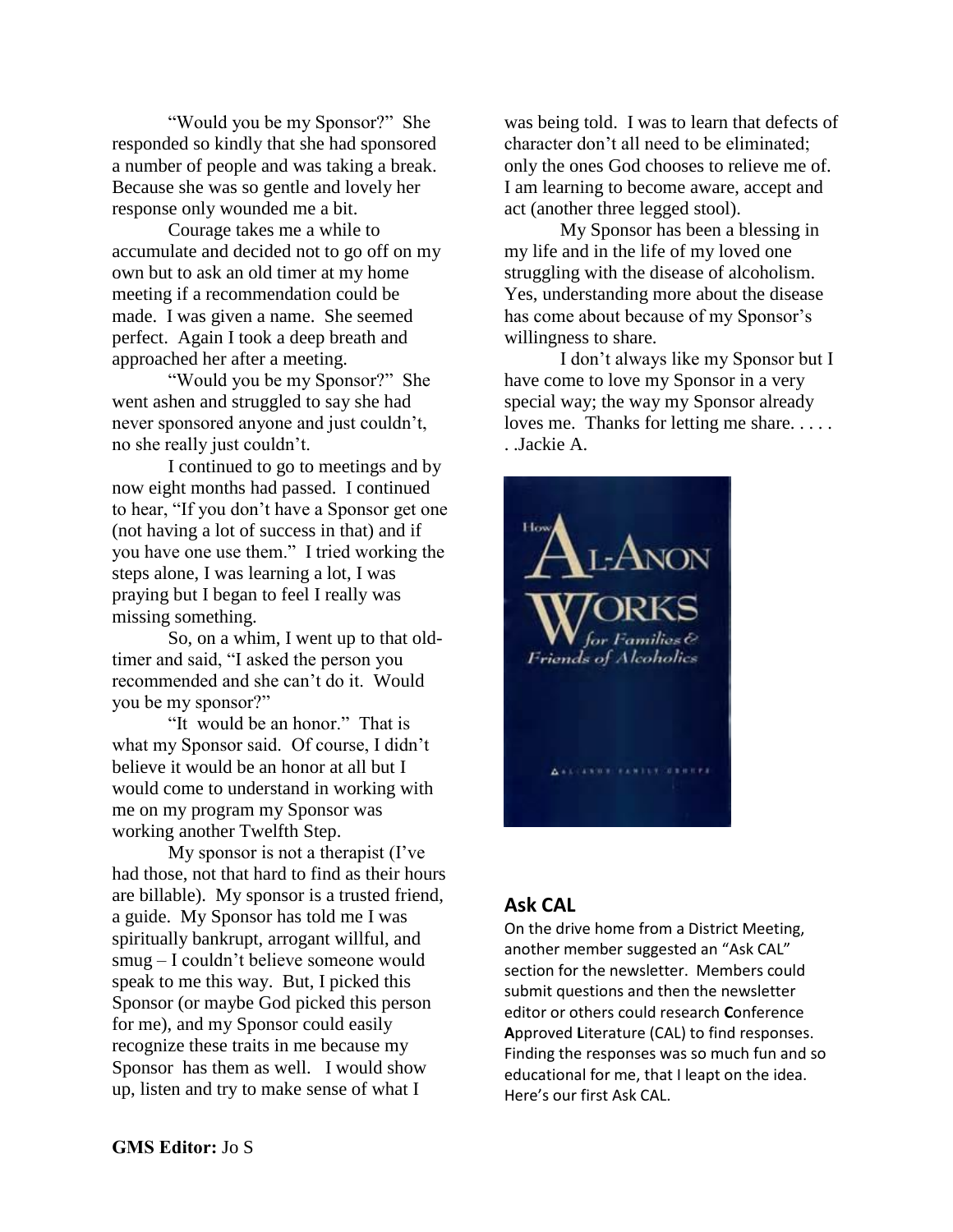Dear CAL: *My son has decided that he is ready to go to rehab, but currently there are no beds open. He is supposed to call the rehab every morning between 9 and 10 a.m. to see whether a bed has opened up. He is rarely awake at that time, so I've been calling and saying I am him. Am I enabling him or taking care of myself? Confused in Vermont….*

#### Dear Confused,

CAL has a lot to say to folks in your situation. "Can we really delude ourselves into believing that such stop-gaps will work?... We would do well to realize that the inevitable collapse may be far worse than if we had allowed him to face up to his own responsibilities and mistakes, free of our interference… If I take no part in protecting the alcoholic from the consequences of his drinking, and *allow* disaster to overtake him, then the responsibility for what happens is not mine…." (One Day At a Time, pg. 98)

"We don't realize that, by playing our part, we actually contribute to sustaining the disease of alcoholism. We may serve as the enabler, rescuing the alcoholic from unpleasant consequences of his or her own making." (How Alanon Works (pgs. 31-32)

"As long as I failed to detach—as long as I was always there trying to pick up the pieces,…. I stood in the way of her self-esteem. I didn't give her the opportunity to do anything she might feel good about." (ibid, pg. 257)

"How do I know whether a particular action is enabling? While this is not always clear, I find it helpful to look carefully at my motives. Am I trying to interfere with the natural consequences of a loved one's choices? Am I trying to do for someone what they could do for themselves? Am I doing what I think is best for me? Do I resent what I am doing? If so, is it really a loving choice? Sometimes the most compassionate thing I can do is to let others take responsibility for their behavior." (Courage to Change, pg. 5)

CAL welcomes questions. Please email them to the newsletter link at the website.



#### **Showing & Growing Listening & Glistening**

Becoming a member of Al-Anon Family Groups has been one of the best things I have ever done for myself. I say that with the knowledge that God gets the credit for everything that I do for myself & everyone that I touch spiritually.

I am aware that we are a spiritual, not a religious program and that sounds a bit on the negative side to me. This week, however, I heard a term I would like to share with you: "Spiritually independent". Now doesn't that center so much more on target!

My personal program of recovery became super enhanced and greatly deepened once I was graced with the opportunity to 'show' and share with my peers in detail, of HOW (honestly, Open-mindedly & Willingly) I read the steps - word by word, and identify with all that is therein contained. I go on to Traditions & Concepts with my most cherished sponsees, when each becomes ready.

The principles contained in the Twelve Steps, Twelve Traditions & Twelve Concepts, when applied to my daily living have offered to me a life previously unavailable; a life of being present & real; a life of authenticity.

Exercising my will rightly for the first time in my life takes a large amount of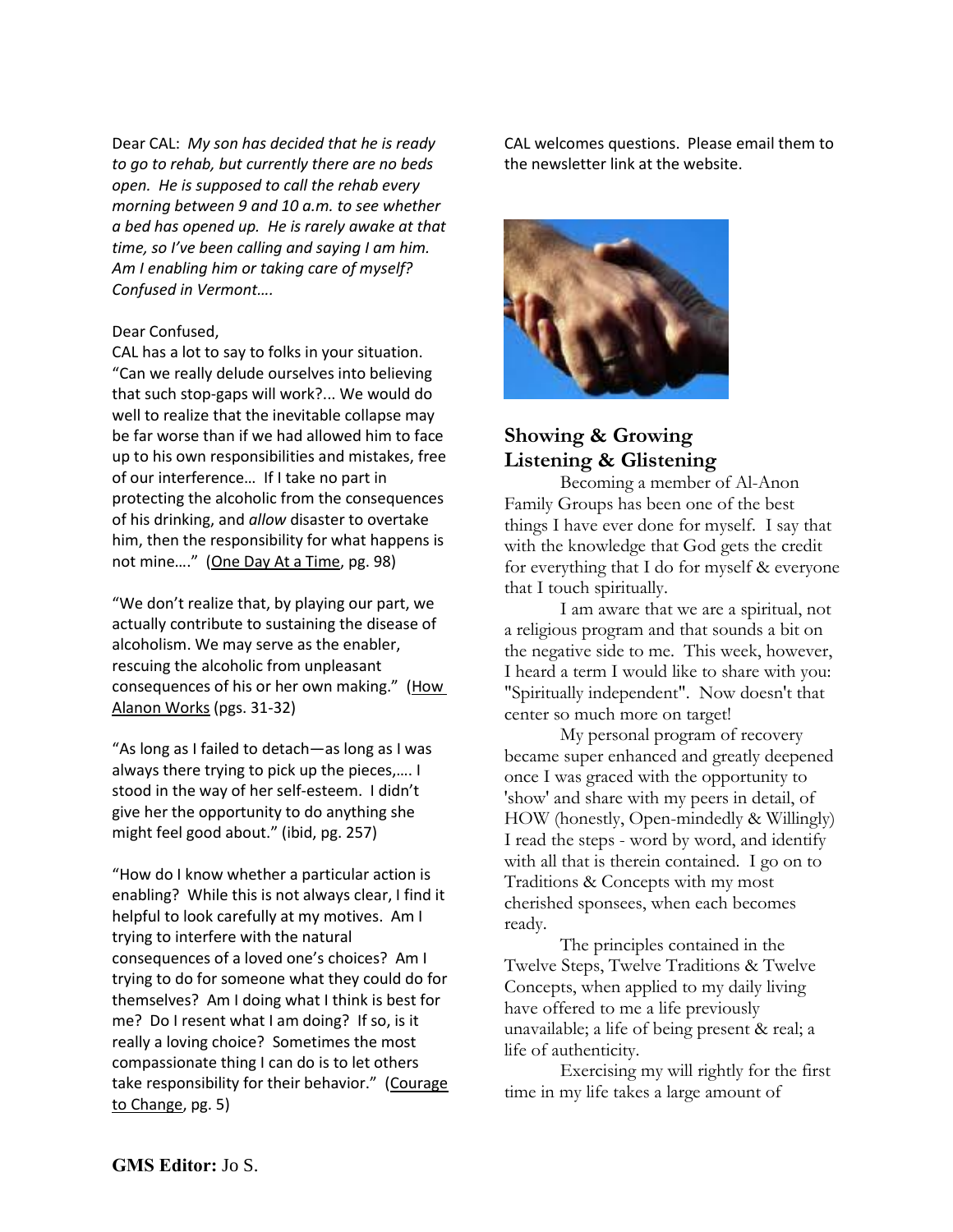constant vigilance. My feet take me to meetings; my actions, words & thinking are my responsibility. A good number of women have asked for me to sponsor them in this program & I am hugely grateful for each & every one. Each woman has brought my life to sparkle with new facets. I show how I've grown & they, in their own time, take on the methods adapted to their own needs & they return week after week with new awakenings, insights and awareness's so amazingly beautiful that it surpasses expression. These principles, which we learn together, are life generating. These principles are much more than our defects ever were. We, individuals who seek recovery are ultimately beautiful core beings and when the light shines out of us- each one glows with uniqueness unsurpassed. Sponsoring & being sponsored is my way of life. I have come to rely on this guidance to have a life filled with love, challenges, changes, growth, inspiration, admiration, caring - all around (for everyone & everything), connection, & completion.

We have grown well passed the original intent of our Founders. And we are making better the lives of those we meet as well as the lives we ourselves live. Now this is worth the showing, & the growing; worth the listening & the glistening. This is a valuable life.

Arlene H., Westminster, VT



# *LOVE Let Others Voluntarily Evolve*

## **LETTER FROM THE COUNTRY**

Dear Friends,

My road is currently impassable due to mud so I am sending what I wanted to share.

Remembering the paradox of service as humbling and elevating, I wrote my name down for the Speaker Meeting for March. I have had a sponsor now for almost two months and I felt sponsorship was a topic worth exploring together. Since December of 2009 when I entered these rooms in anguish, I've relied on you, on conferenceapproved literature and on life itself. While all the steps spring from fellowship and intimacy with a Higher Power, I was accustomed to studying alone, unchallenged, under-nurtured and a little ambivalent.

Why was it hard to ask? Because I felt overwhelmed and didn't want to be a burden. Because despite my sincerity I felt like an imposter and didn't know if I could ever believe in a benevolent Higher Power. I didn't get what "the work" was? What if we didn't click?

I bring this up because I wish I had asked sooner and had lived with the solace and sisterhood sooner and I hope if any of you are hanging back, that you will take the chance.

My sponsor and I turn out that have more in common than our complimentary ethnic backgrounds and the same cold home-remedy. Her years of living the program lend to me her solidity and offer the solidarity I lack. She perplexed me by asking what I noticed from the copyright page of Pathways to Recovery. I picked out the array of languages in which this same book was translated. Somewhere across the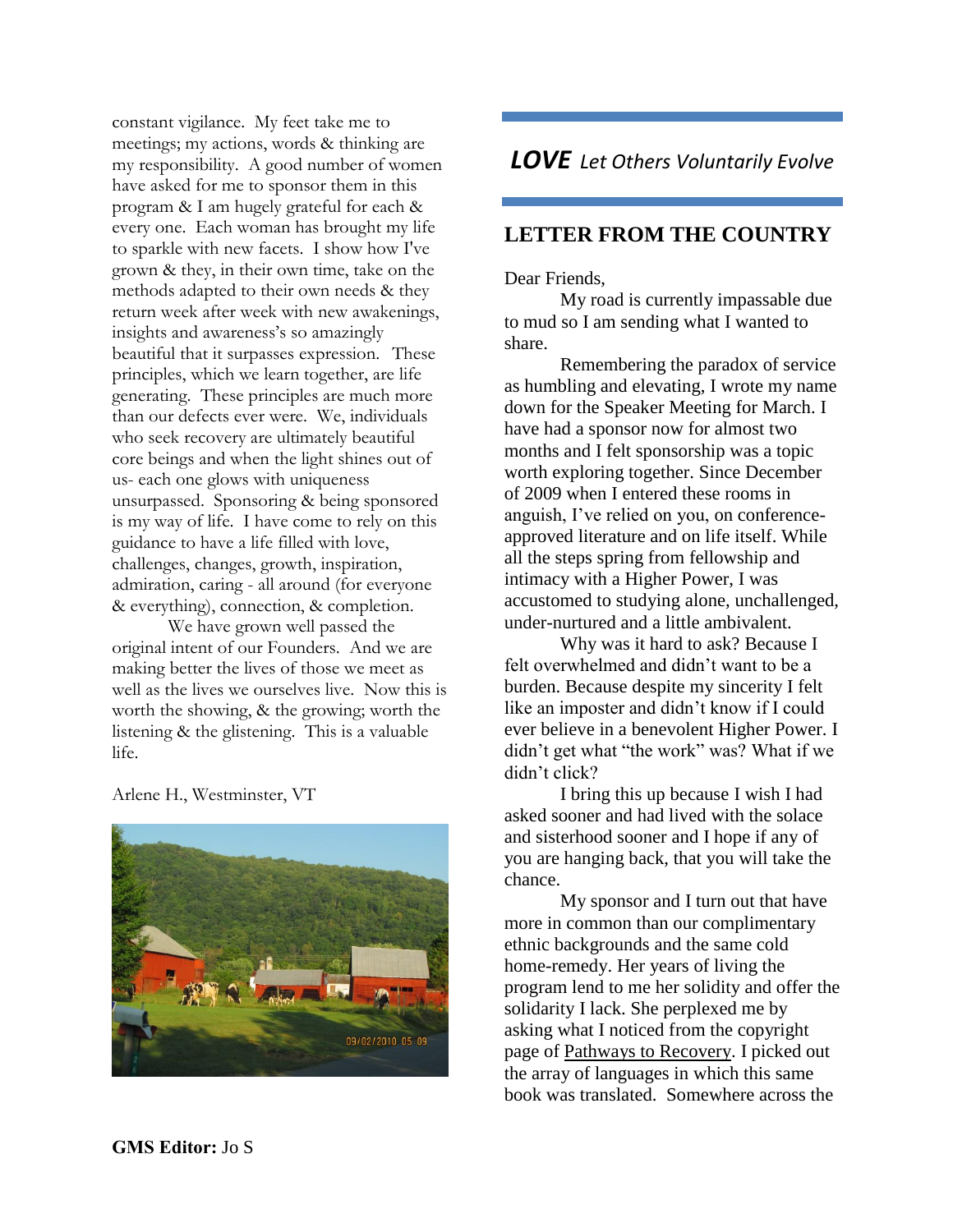planet anonymous friends are speaking these steps and climbing toward understanding now. The beverage may change one country to the next from metaxa to schnapps, but the "cause, control or cure" clause still holds true in any language.

I think of the deep democracy of Al-Anon and I can't help pondering how our values play out in places where it is unsafe in public to speak from the heart. I add that to my gratitude list as I walk through my own steps.

My sponsor introduced me to the first other meeting I ever attended besides my home group. It was proof that the rising hope, like leavening bread, exists in every room where Al-Anon fellows gather. Why was this hard to believe?

"We came to believe a power greater than ourselves could restore us to sanity," my sponsor quotes. A patient "comes to" after a coma or anesthesia. But I need to wake up and reorient over and over after the same operation. *My will be done* is not exactly working. Today is good practice for "Let Go and Let G-d." A Higher Power has produced this Great Thaw. And that is a good thing.

I am grateful to my sponsor for offering her loving, wise perspective. I had imagined that having a sponsor would mean putting my shoulder to the wheel: the work of working. But she is a role model for lightening up and meeting simple needs with grace. Laughing over lunch, with chopsticks and tales of our city lives. I didn't get that "Easy Does It" also means pause for pleasure. So thank you for all of your support. And here's to the softening of icy spirits.

Verandah P., Guilford, VT



#### **Too Many Acronyms!**

Once upon a time there were two people who went to AFG. As they each grew in recovery they wanted to learn more about Al-Anon beyond their group. After some time in AFG, Josephine decided to become the GR, and Ben was the AGR for the Wednesday Listen and Learn AFG. The GR and the AGR talked to the DR about attending the District meeting to learn all about CMA, PO, AIS, AAPP, FC, and MO. It was all very interesting but a bit confusing so they all decided to attend the AWSC meeting to learn more. At the AWSC meeting they talked about the LDC that sold CTC and ODAT and other CAL. They discussed GS, and the Delegate's trip to the WCS, and WSO. Since there was more information at the AWSC meeting they all decided to attend an RSS because it sounded like they would learn even more there about PSA's, KBDM, RT's and TAL's and the CCT.

The GR and the AGR were able to return to their group to share all about their incredible journey and how it benefited their recovery. They explained what Al-Anon's alphabet soup really means and the part each plays in our program of recovery.

Our acronyms are great but let us all remember to explain what they mean.

Barb S.